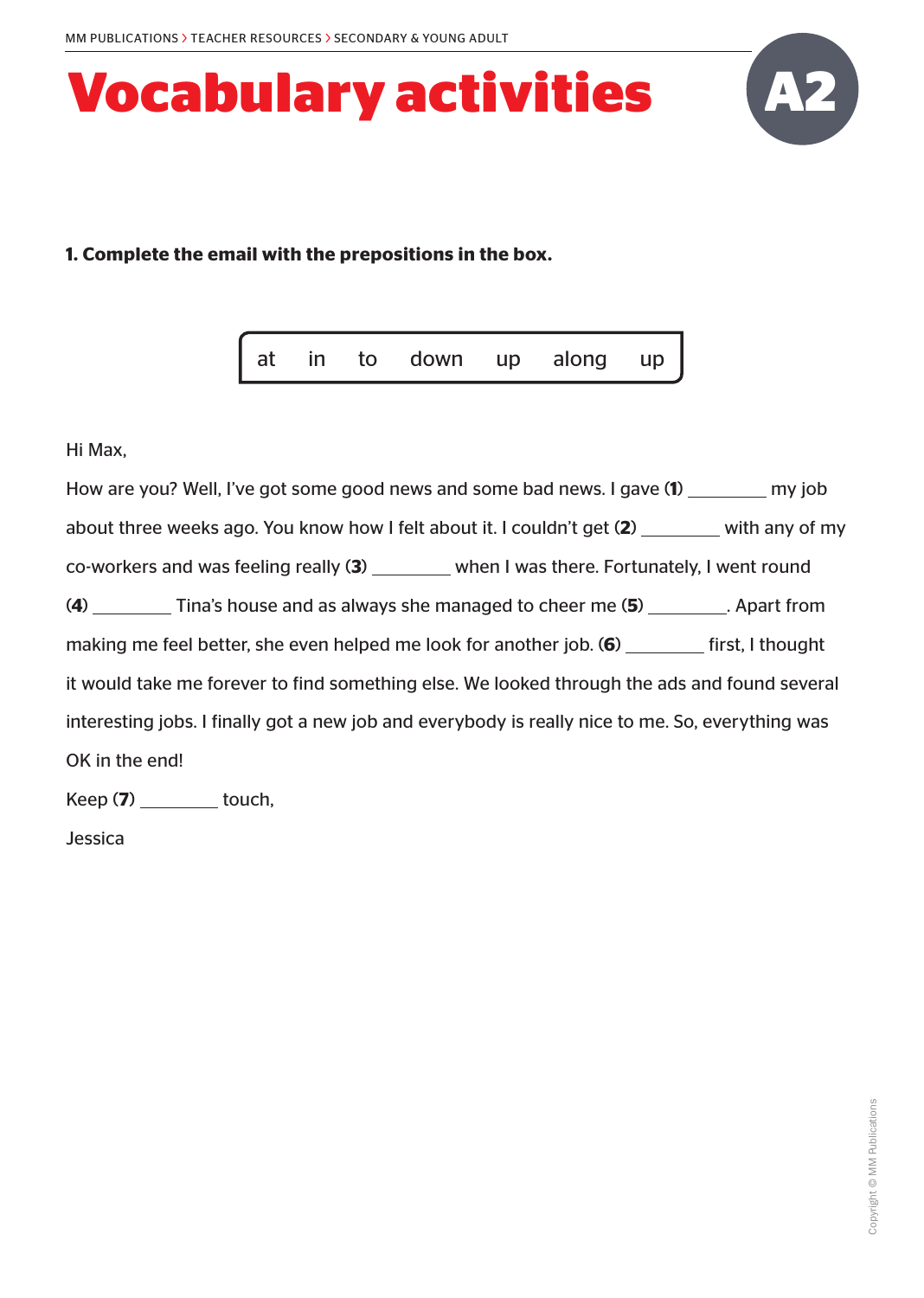

### **2. Complete the sentences with the correct form of the phrases in the box.**

|                     | combined with come along be at (one's) best be into<br>nothing to worry about let (sb) in on |  |
|---------------------|----------------------------------------------------------------------------------------------|--|
|                     |                                                                                              |  |
|                     |                                                                                              |  |
| study, not to play. | 2. Come on, Mum! I don't want Mary to ____________________. I'm going to Lisa's house to     |  |
|                     |                                                                                              |  |
|                     | <b>4.</b> The doctor told me that I have ________________________. I'm in perfect health.    |  |
| headache.           |                                                                                              |  |
|                     | <b>6.</b> A healthy diet _______________________lots of exercise can help you keep fit.      |  |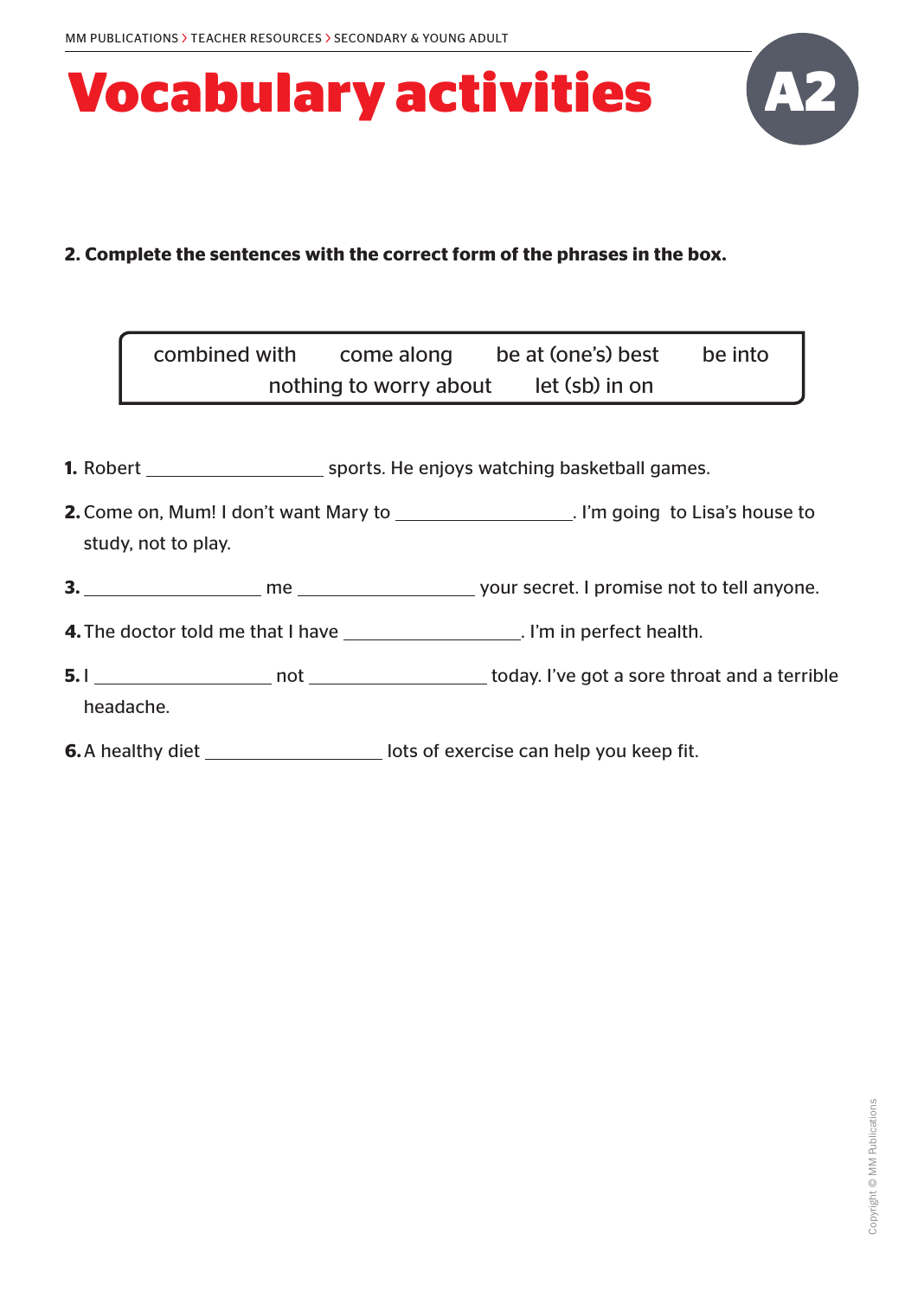

### **3. Complete the sentences with the correct form of the phrasal verbs in the box.**

| I turn on | turn off |         | turn into | turn up $\vert$ |
|-----------|----------|---------|-----------|-----------------|
| turn down |          | keep on | burn off  |                 |

**1.** Stop it! If you \_\_\_\_\_\_\_\_\_\_\_\_\_\_\_\_\_\_\_\_\_\_\_talking I'll send you out of the classroom.

**2.** This workout will help you \_\_\_\_\_\_\_\_\_\_\_\_\_\_\_\_\_ lots of calories.

**3.** I can't see anything. Please, <u>the lights and the lights . The lights see anything. Please, the light set of the lights  $\frac{1}{\sqrt{1-\frac{1}{n}}}\cos\left(\frac{1}{n}\right)$ </u>

**4.** Why did you the radio? The music is too loud now.

**5.** the oven or you'll burn the food!

**6.** That song gives me a headache. Can you please  $\frac{1}{\sqrt{1-\frac{1}{n}}}\$  the volume

?

**7.** Chris has a computer addict. He spends too many hours in front of a computer playing games.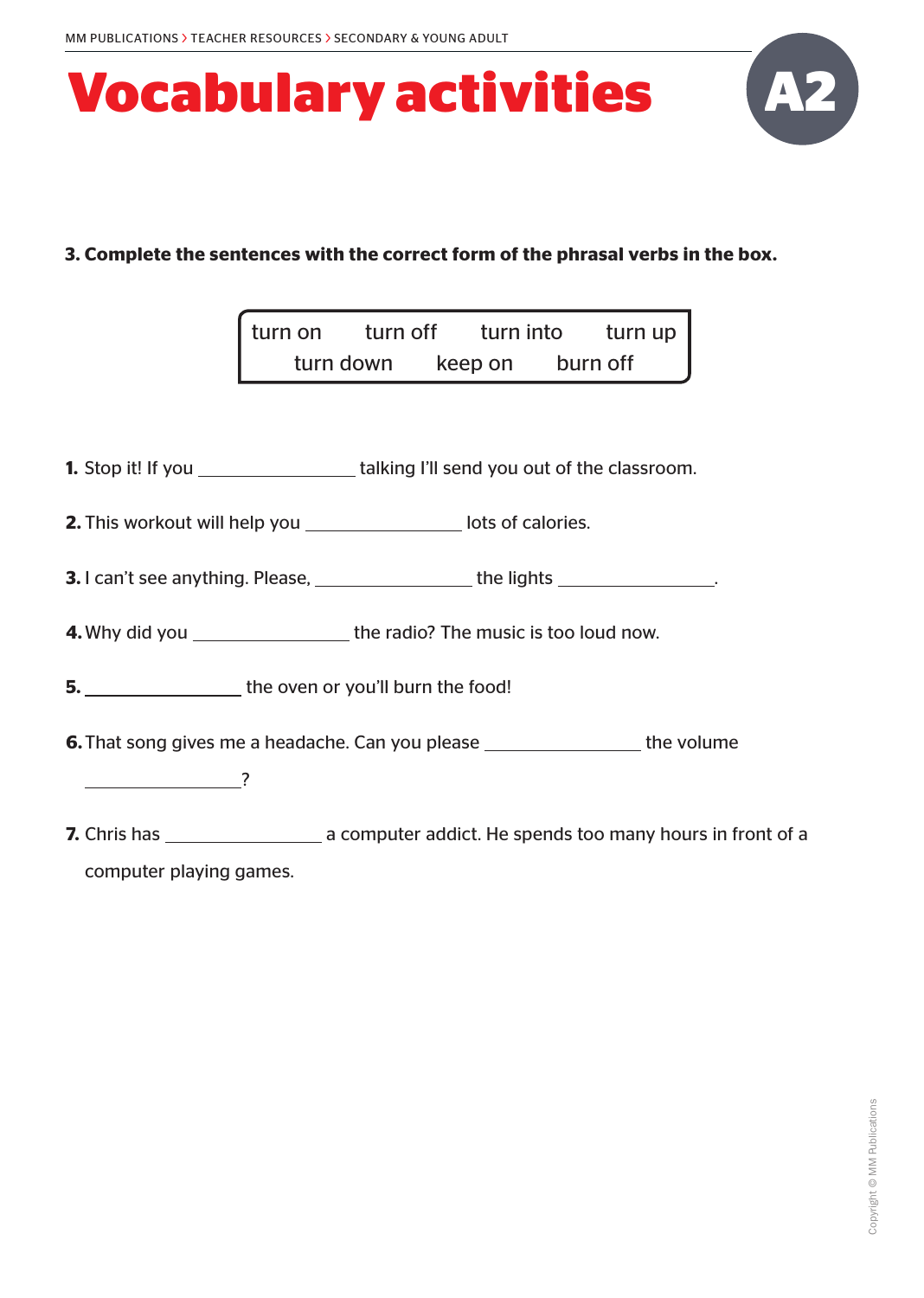

#### **4. Complete the sentences with the prepositions in the box.**

|  | up at into over by out |  |
|--|------------------------|--|
|  |                        |  |

- **1.** \_\_\_\_\_\_\_ the time Ben got there, everyone had left.
- **2.** The police asked Alice what she was doing \_\_\_\_\_\_ the time of the theft.
- **3.** Susan crashed \_\_\_\_\_\_\_ a tree yesterday. Fortunately, only the car was damaged.
- **4.** We tied \_\_\_\_\_\_\_ the burglar and called the police.
- **5.** John threw my backpack in the middle of the road and a car ran \_\_\_\_\_\_\_\_ it.
- **6.** Charlie and Carla set \_\_\_\_\_\_\_ on their journey two weeks ago.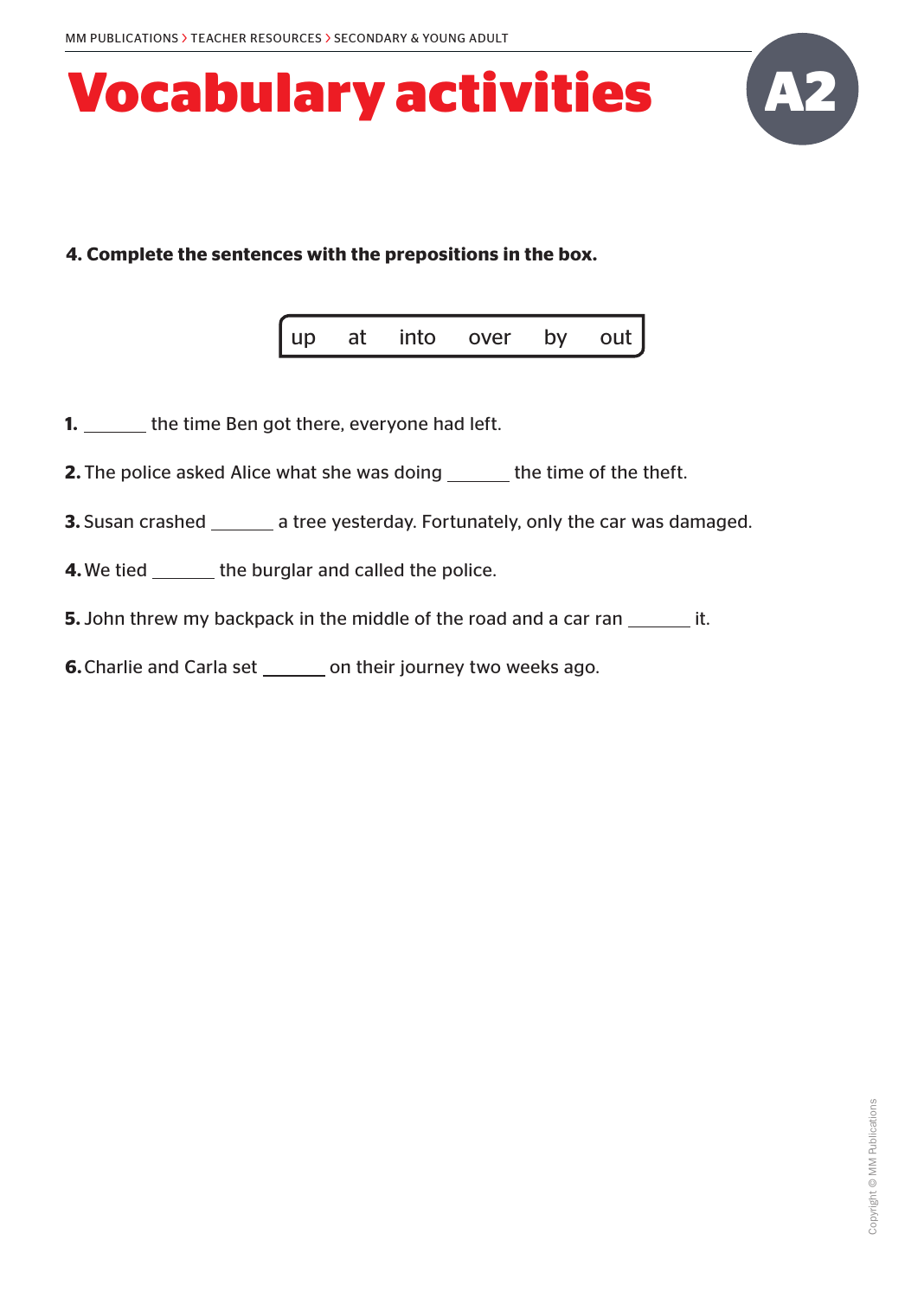

### **5. Complete the sentences with the correct form of the phrases in the box.**

| lose (one's) way the other way round                                                                                                                                                                                                    |  | by the way |
|-----------------------------------------------------------------------------------------------------------------------------------------------------------------------------------------------------------------------------------------|--|------------|
| know (one's) way around on (one's) way in (one's) way                                                                                                                                                                                   |  |            |
|                                                                                                                                                                                                                                         |  |            |
|                                                                                                                                                                                                                                         |  |            |
|                                                                                                                                                                                                                                         |  |            |
| the cinema.                                                                                                                                                                                                                             |  |            |
| <b>Peter:</b> I don't believe this! I'm already _________________________there. Why didn't you call me                                                                                                                                  |  |            |
| earlier?                                                                                                                                                                                                                                |  |            |
| <b>3.</b> Jack didn't pass the ball to Leo. It was <b>Exercise 2. 19. It is a set of the ball to Jack.</b> Suppose the ball to Jack.                                                                                                    |  |            |
| <b>4. Mary:</b> Jack is late! Do you think he                                                                                                                                                                                           |  |            |
| <b>Gary:</b> I wouldn't worry about him. He <b>Case 1 and 1</b> and 1 and 1 and 1 and 1 and 1 and 1 and 1 and 1 and 1 and 1 and 1 and 1 and 1 and 1 and 1 and 1 and 1 and 1 and 1 and 1 and 1 and 1 and 1 and 1 and 1 and 1 and 1 and 1 |  |            |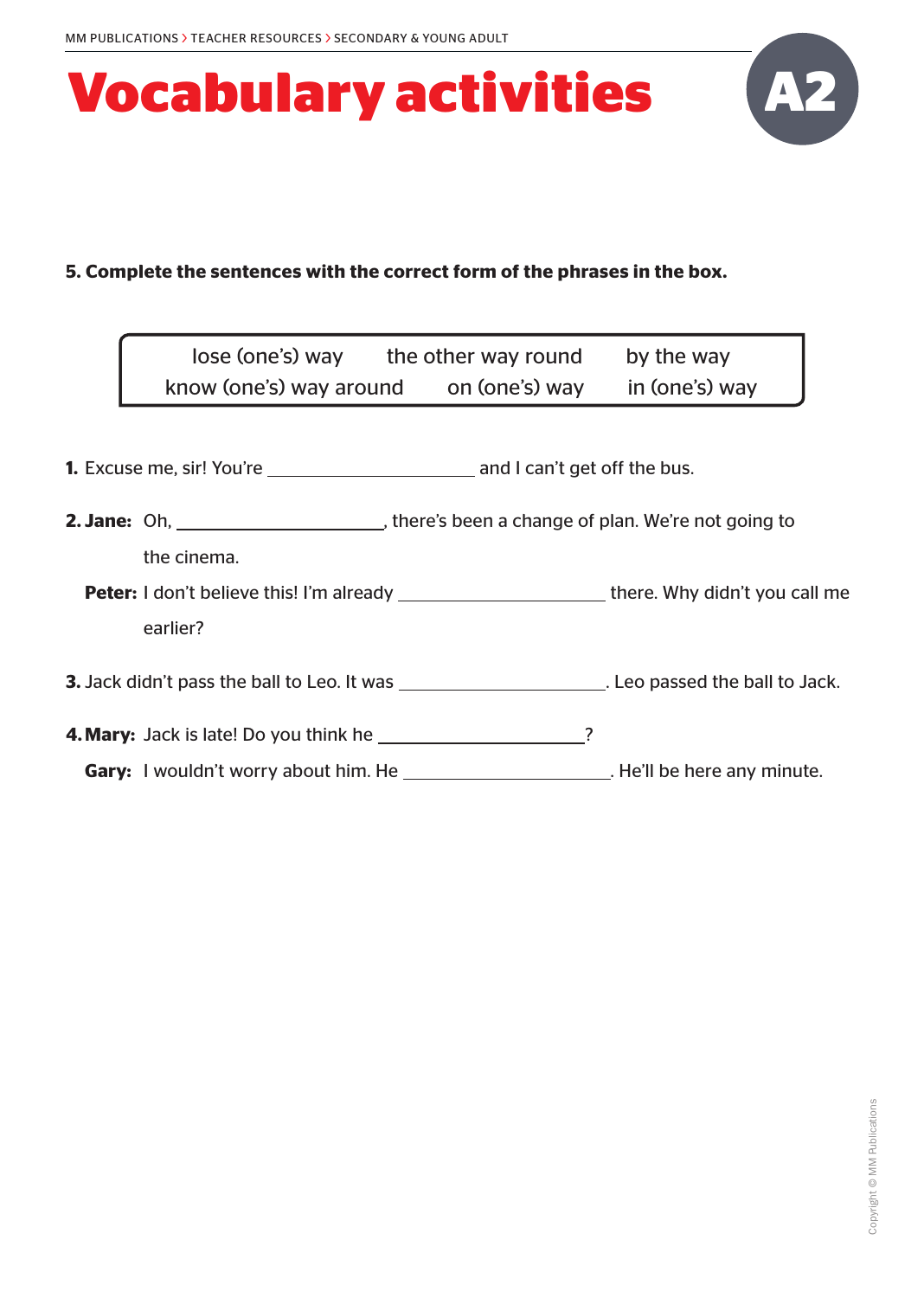

### **6. Complete the sentences with the prepositions in the box.**

| $\int$ out<br>in<br><b>OUT</b><br>n <sub>n</sub><br>in<br>in |
|--------------------------------------------------------------|
|--------------------------------------------------------------|

- **1.** The fire broke \_\_\_\_\_\_\_\_\_ during the night and destroyed three buildings in the area.
- **2.** Could you all get \_\_\_\_\_\_\_ board, please? The ship is ready to sail.
- **3.** Carol, you've arrived just \_\_\_\_\_\_\_\_ time! We were ready to leave.
- **4.** As soon as the firefighters arrived, they put \_\_\_\_\_\_\_\_ the fire and saved the little girl.

**5.** Lack \_\_\_\_\_\_\_\_ money has led to people taking on more than one job.

- **6. b** a few years' time, marine life will be destroyed because of water pollution.
- **7.** I'm really exhausted! \_\_\_\_\_\_\_\_\_ fact, I don't think I can come to the party with you tonight.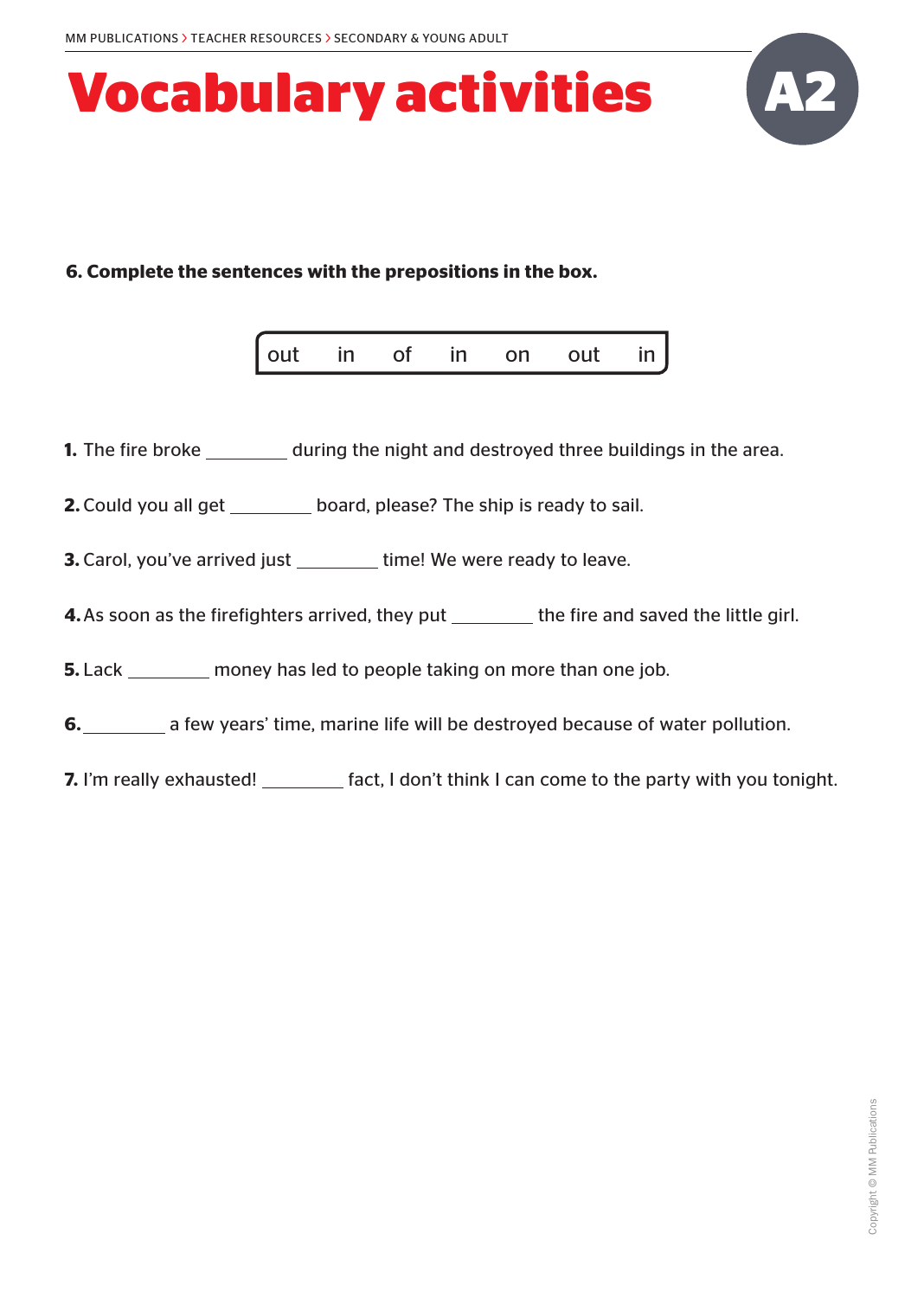

### **7. Complete the sentences with the prepositions in the box.**

|  | for down in off on of away down |  |  |  |  |  |  |
|--|---------------------------------|--|--|--|--|--|--|
|--|---------------------------------|--|--|--|--|--|--|

- **1.** My alarm clock went \_\_\_\_\_\_\_\_ this morning, but I didn't hear it. For this reason, I didn't get to work \_\_\_\_\_\_\_\_ time.
- **2.** Jane, is very fond animals. She's got seven pets.
- **3.** Maria let me \_\_\_\_\_\_\_\_\_. She didn't keep her promise and now I'm very upset with her.
- **4.** If you see someone getting seriously injured, you should call \_\_\_\_\_\_\_\_ an ambulance.
- **5.** I really don't want to get involved \_\_\_\_\_\_\_\_ your argument. I think you two should calm **1201** and stop shouting.
- **6.** The bank robbers got \_\_\_\_\_\_ with over 1,000,000 euros!